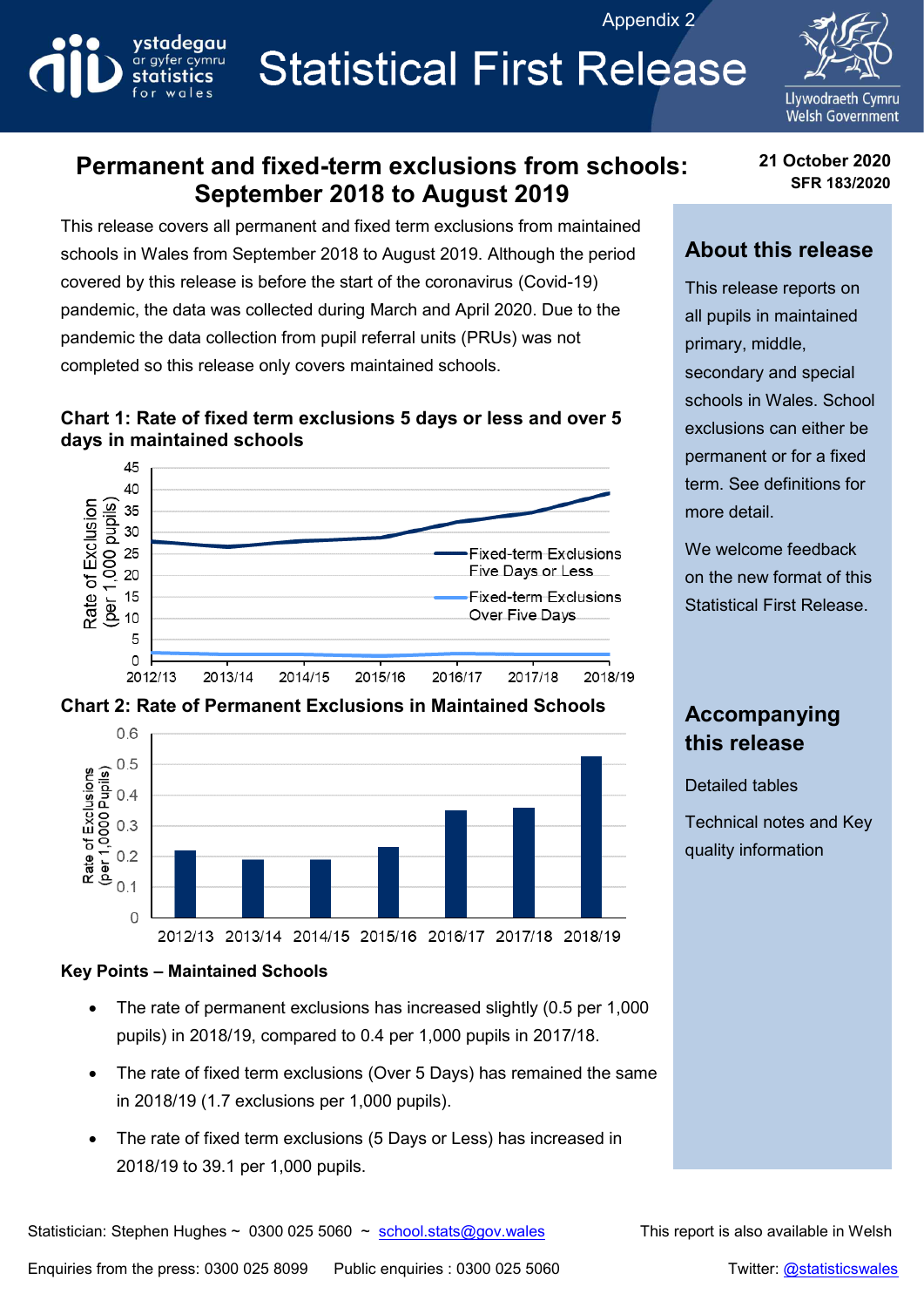# **Types of School 2018/19**

Special schools had the highest rate of fixed-term exclusions of 5 days or less, and also the highest rate of fixed-term exclusions over 5 days, whereas primary schools had the lowest.

Secondary schools had the highest rate of permanent exclusions.

# **Free School Meal (FSM) eligibility**

The rate of exclusions is consistently (at least 3 times) higher for those entitled to FSM than not entitled to FSM for fixed term exclusions (5 days or less), fixed term exclusions (over 5 days) and permanent exclusions in the period 2012/13 to 2018/19.

## **Special Educational Needs (SEN) provision**

School Action Plus pupils had the highest rate of exclusions out of those pupils with SEN for every year and every type of exclusion.

Overall, pupils with special educational needs have higher rates of exclusions than those without.

## **Ethnic Background**

For pupils with a stated ethnic background, those with a "White" ethnic background have the highest rate of fixed term exclusions (5 days or less), whilst pupils with a Chinese or Chinese British background have the lowest rates of exclusion.

#### **Chart 3: Rate of all exclusions by pupil characteristics**



(a) BAME - Black Asian and Minority Ethnic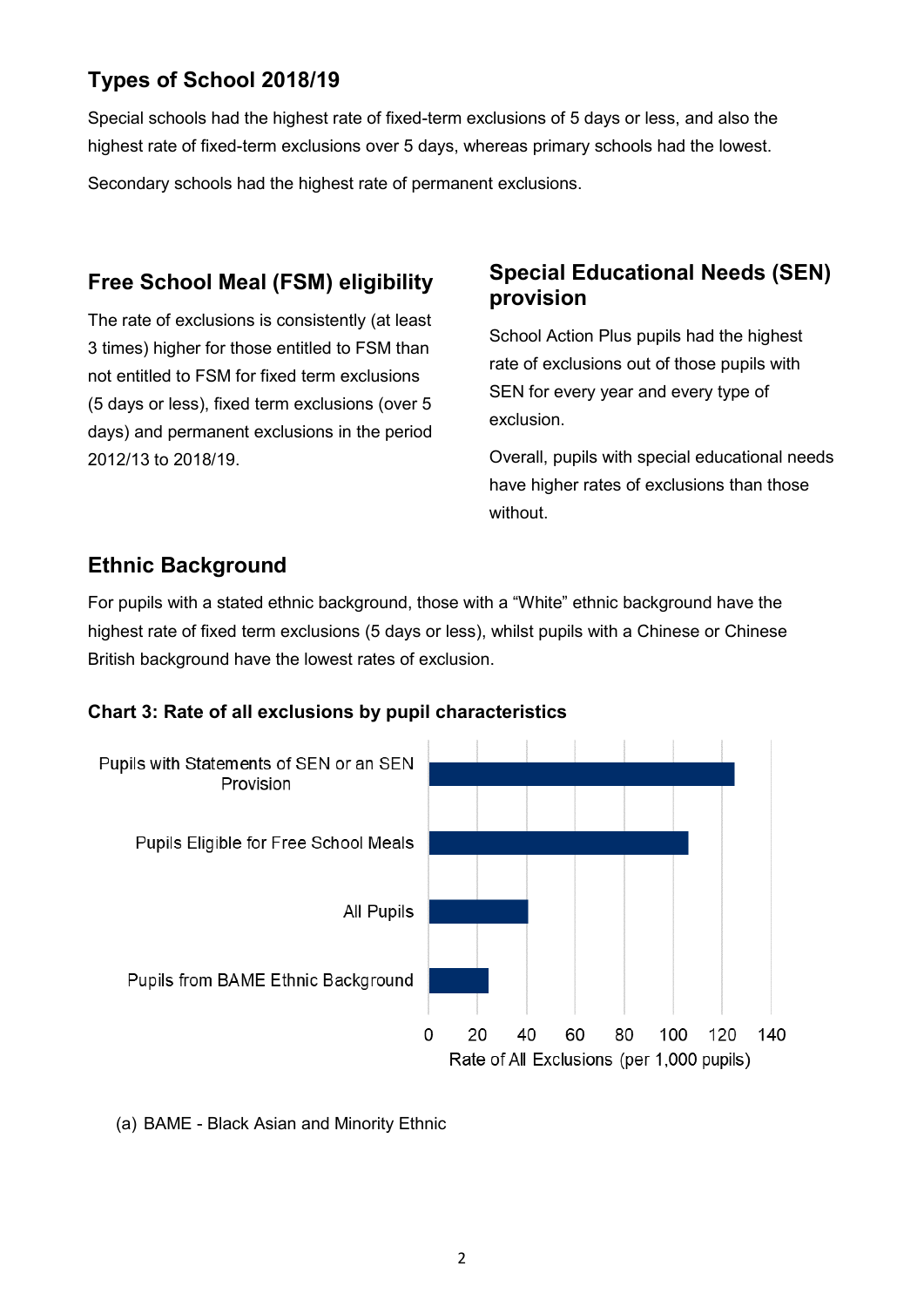## **Reasons for Exclusions**

#### **Chart 4: Percentage of exclusions from maintained schools by exclusion reason, 2018/19**



The most common reason given for all exclusions in 2018/19 was 'persistent disruptive behaviour'.

'Persistent disruptive behaviour' was the most common reason given for fixed-term exclusions (5 days or less) at 25.3% of all fixed term exclusions (5 days or less).

'Persistent disruptive behaviour' was also the most common reason for fixed term exclusions of 5 days or more accounting for 19.6% of all fixed term exclusions of 5 days or more.

The most common reasons for permanent exclusions were 'physical assault against a pupil' (25.6%).